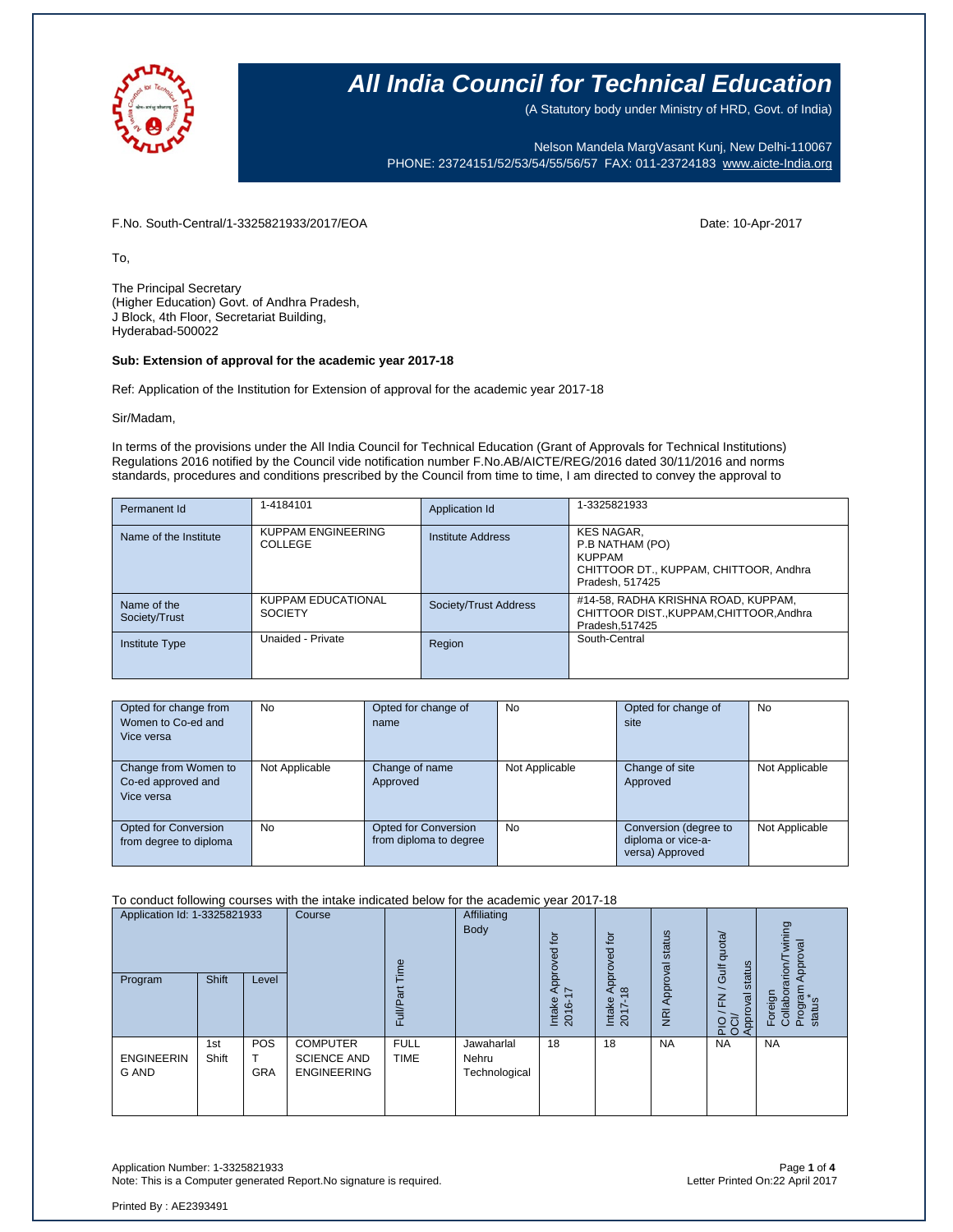

(A Statutory body under Ministry of HRD, Govt. of India)

Nelson Mandela MargVasant Kunj, New Delhi-110067 PHONE: 23724151/52/53/54/55/56/57 FAX: 011-23724183 [www.aicte-India.org](http://www.aicte-india.org/)

| <b>TECHNOLO</b><br>GY                                      |              | <b>DUA</b><br><b>TE</b>                                   |                                                                                     |                            | University,<br>Anantapur                                         |     |     |           |           |           |
|------------------------------------------------------------|--------------|-----------------------------------------------------------|-------------------------------------------------------------------------------------|----------------------------|------------------------------------------------------------------|-----|-----|-----------|-----------|-----------|
| <b>ENGINEERIN</b><br><b>G AND</b><br><b>TECHNOLO</b><br>GY | 1st<br>Shift | POS<br>T<br><b>GRA</b><br><b>DUA</b><br><b>TE</b>         | <b>EMBEDDED</b><br><b>SYSTEMS</b>                                                   | <b>FULL</b><br><b>TIME</b> | Jawaharlal<br>Nehru<br>Technological<br>University,<br>Anantapur | 18  | 18  | <b>NA</b> | <b>NA</b> | <b>NA</b> |
| <b>ENGINEERIN</b><br><b>G AND</b><br><b>TECHNOLO</b><br>GY | 1st<br>Shift | POS<br>T.<br>GRA<br><b>DUA</b><br><b>TE</b>               | <b>MACHINE</b><br><b>DESIGN</b>                                                     | <b>FULL</b><br><b>TIME</b> | Jawaharlal<br>Nehru<br>Technological<br>University,<br>Anantapur | 24  | 24  | <b>NA</b> | <b>NA</b> | <b>NA</b> |
| <b>ENGINEERIN</b><br><b>G AND</b><br><b>TECHNOLO</b><br>GY | 1st<br>Shift | POS<br>T.<br><b>GRA</b><br><b>DUA</b><br><b>TE</b>        | <b>POWER</b><br><b>ELECTRONICS</b>                                                  | <b>FULL</b><br><b>TIME</b> | Jawaharlal<br>Nehru<br>Technological<br>University,<br>Anantapur | 18  | 18  | <b>NA</b> | <b>NA</b> | <b>NA</b> |
| <b>ENGINEERIN</b><br><b>G AND</b><br><b>TECHNOLO</b><br>GY | 1st<br>Shift | POS<br>T<br>GRA<br><b>DUA</b><br>TE                       | <b>VLSI</b>                                                                         | <b>FULL</b><br><b>TIME</b> | Jawaharlal<br>Nehru<br>Technological<br>University,<br>Anantapur | 24  | 24  | <b>NA</b> | <b>NA</b> | <b>NA</b> |
| <b>ENGINEERIN</b><br><b>G AND</b><br><b>TECHNOLO</b><br>GY | 1st<br>Shift | <b>UND</b><br><b>ER</b><br>GRA<br><b>DUA</b><br><b>TE</b> | <b>CIVIL</b><br><b>ENGINEERING</b>                                                  | <b>FULL</b><br><b>TIME</b> | Jawaharlal<br>Nehru<br>Technological<br>University,<br>Anantapur | 60  | 60  | <b>NA</b> | <b>NA</b> | <b>NA</b> |
| <b>ENGINEERIN</b><br><b>G AND</b><br><b>TECHNOLO</b><br>GY | 1st<br>Shift | <b>UND</b><br>ER<br>GRA<br><b>DUA</b><br>TE               | <b>COMPUTER</b><br><b>SCIENCE AND</b><br><b>ENGINEERING</b>                         | <b>FULL</b><br><b>TIME</b> | Jawaharlal<br>Nehru<br>Technological<br>University,<br>Anantapur | 120 | 120 | <b>NA</b> | <b>NA</b> | <b>NA</b> |
| <b>ENGINEERIN</b><br><b>G AND</b><br><b>TECHNOLO</b><br>GY | 1st<br>Shift | <b>UND</b><br>ER<br><b>GRA</b><br><b>DUA</b><br><b>TE</b> | <b>ELECTRICAL</b><br><b>AND</b><br><b>ELECTRONICS</b><br><b>ENGINEERING</b>         | <b>FULL</b><br><b>TIME</b> | Jawaharlal<br>Nehru<br>Technological<br>University,<br>Anantapur | 120 | 120 | <b>NA</b> | <b>NA</b> | <b>NA</b> |
| <b>ENGINEERIN</b><br>G AND<br><b>TECHNOLO</b><br>GY        | 1st<br>Shift | <b>UND</b><br>ER<br>GRA<br><b>DUA</b><br>TE               | <b>ELECTRONICS</b><br>AND<br><b>COMMUNICATI</b><br><b>ONS</b><br><b>ENGINEERING</b> | <b>FULL</b><br><b>TIME</b> | Jawaharlal<br>Nehru<br>Technological<br>University,<br>Anantapur | 120 | 120 | <b>NA</b> | <b>NA</b> | <b>NA</b> |
| <b>ENGINEERIN</b><br>G AND<br><b>TECHNOLO</b><br>GY        | 1st<br>Shift | <b>UND</b><br>ER<br>GRA<br><b>DUA</b><br>TE               | <b>MECHANICAL</b><br><b>ENGINEERING</b>                                             | <b>FULL</b><br><b>TIME</b> | Jawaharlal<br>Nehru<br>Technological<br>University,<br>Anantapur | 60  | 60  | <b>NA</b> | <b>NA</b> | <b>NA</b> |
|                                                            | 2nd          | <b>DIPL</b>                                               | <b>ELECTRICAL</b>                                                                   | <b>FULL</b>                | State Board                                                      | 60  | 60  | <b>NA</b> | <b>NA</b> | <b>NA</b> |

Application Number: 1-3325821933<br>Note: This is a Computer generated Report.No signature is required.<br>Note: This is a Computer generated Report.No signature is required. Note: This is a Computer generated Report.No signature is required.

Printed By : AE2393491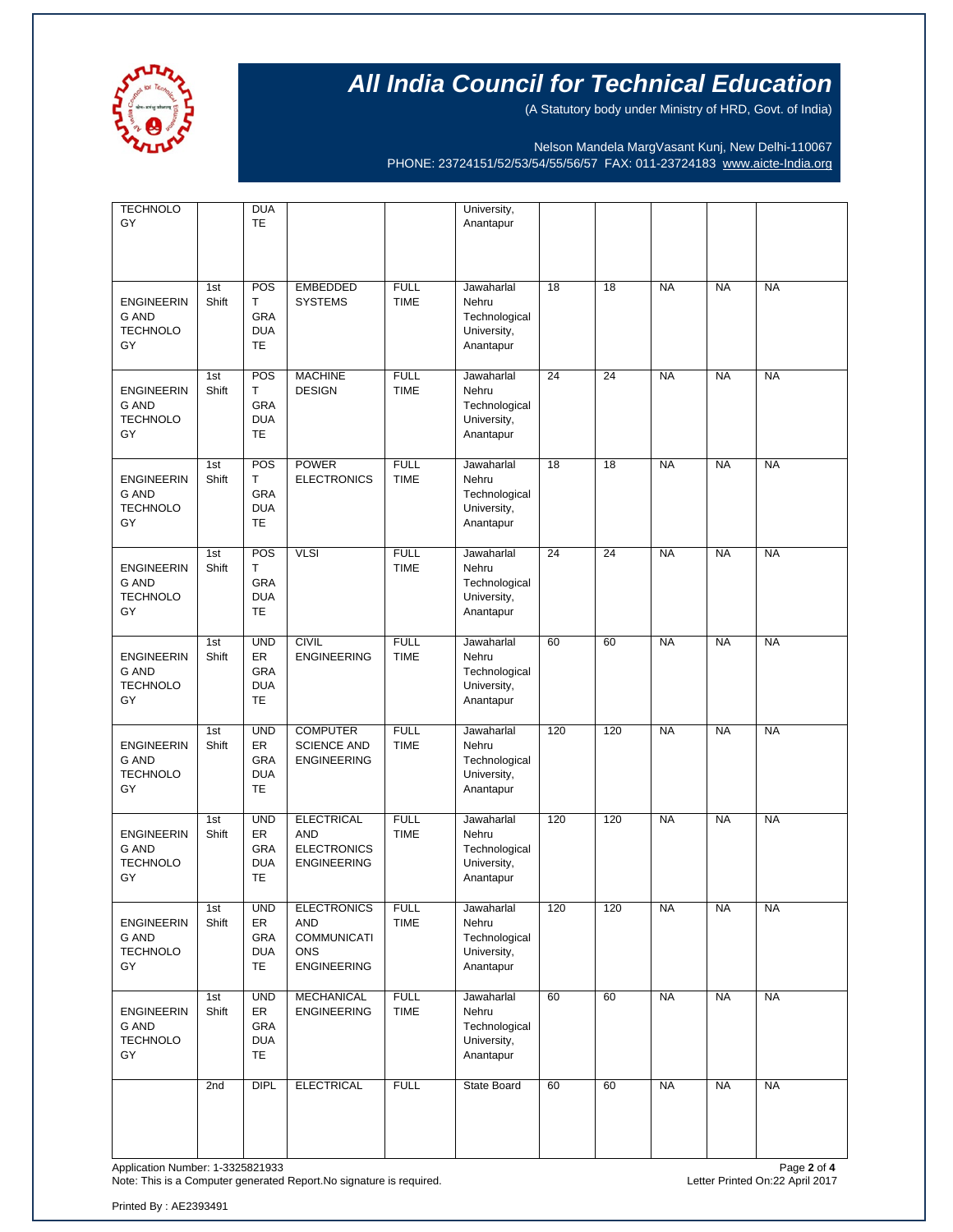

(A Statutory body under Ministry of HRD, Govt. of India)

Nelson Mandela MargVasant Kunj, New Delhi-110067 PHONE: 23724151/52/53/54/55/56/57 FAX: 011-23724183 [www.aicte-India.org](http://www.aicte-india.org/)

| <b>ENGINEERIN</b><br><b>G AND</b><br><b>TECHNOLO</b><br>GY | Shift                    | <b>OMA</b>                                        | <b>AND</b><br><b>ELECTRONICS</b><br><b>ENGINEERING</b>   | <b>TIME</b>                | of Technical<br>Education<br>and Training,<br>Hyderabad                |     |     |           |           |           |
|------------------------------------------------------------|--------------------------|---------------------------------------------------|----------------------------------------------------------|----------------------------|------------------------------------------------------------------------|-----|-----|-----------|-----------|-----------|
| <b>ENGINEERIN</b><br>G AND<br><b>TECHNOLO</b><br>GY        | 2nd<br>Shift             | <b>DIPL</b><br><b>OMA</b>                         | <b>ELECTRONICS</b><br>&<br><b>COMMUNICATI</b><br>ON ENGG | <b>FULL</b><br><b>TIME</b> | State Board<br>of Technical<br>Education<br>and Training,<br>Hyderabad | 60  | 60  | <b>NA</b> | <b>NA</b> | <b>NA</b> |
| <b>ENGINEERIN</b><br><b>G AND</b><br><b>TECHNOLO</b><br>GY | 2 <sub>nd</sub><br>Shift | <b>DIPL</b><br><b>OMA</b>                         | <b>MECHANICAL</b><br><b>ENGINEERING</b>                  | <b>FULL</b><br><b>TIME</b> | State Board<br>of Technical<br>Education<br>and Training,<br>Hyderabad | 60  | 60  | <b>NA</b> | <b>NA</b> | <b>NA</b> |
| <b>MANAGEME</b><br><b>NT</b>                               | 1st<br>Shift             | POS<br>т<br><b>GRA</b><br><b>DUA</b><br><b>TE</b> | <b>BUSINESS</b><br><b>ADMINISTRATI</b><br>ON             | <b>FULL</b><br><b>TIME</b> | Jawaharlal<br>Nehru<br>Technological<br>University,<br>Anantapur       | 120 | 120 | <b>NA</b> | <b>NA</b> | <b>NA</b> |

The above mentioned approval is subject to the condition that

KUPPAM ENGINEERING COLLEGE

shall follow and adhere to the Regulations, guidelines and directions issued by AICTE from time to time and the undertaking / affidavit given by the institution along with the application submitted by the institution on portal.

In case of any differences in content in this Computer generated Extension of Approval Letter, the content/information as approved by the Executive Council / General Council as available on the record of AICTE shall be final and binding.

Strict compliance of Anti-Ragging Regulation:- Approval is subject to strict compliance of provisions made in AICTE Regulation notified vide F. No. 37-3/Legal/AICTE/2009 dated July 1, 2009 for Prevention and Prohibition of Ragging in Technical Institutions. In case Institution fails to take adequate steps to Prevent Ragging or fails to act in accordance with AICTE Regulation or fails to punish perpetrators or incidents of Ragging, it will be liable to take any action as defined under clause 9(4) of the said Regulation.

 **Note: Validity of the course details may be verified at www.aicte-india.org** 

 **Prof. A.P Mittal Member Secretary, AICTE**

Copy to:

**1. The Regional Officer,** All India Council for Technical Education First Floor, old BICARD Building Jawaharlal Nehru Technological University Masab Tank, Hyderabad-500076

- **2. The Director Of Technical Education\*\*,** Andhra Pradesh
- **3. The Registrar\*\*,** Jawaharlal Nehru Technological University, Anantapur

Application Number: 1-3325821933 Page **3** of **4** Note: This is a Computer generated Report.No signature is required.

Printed By : AE2393491